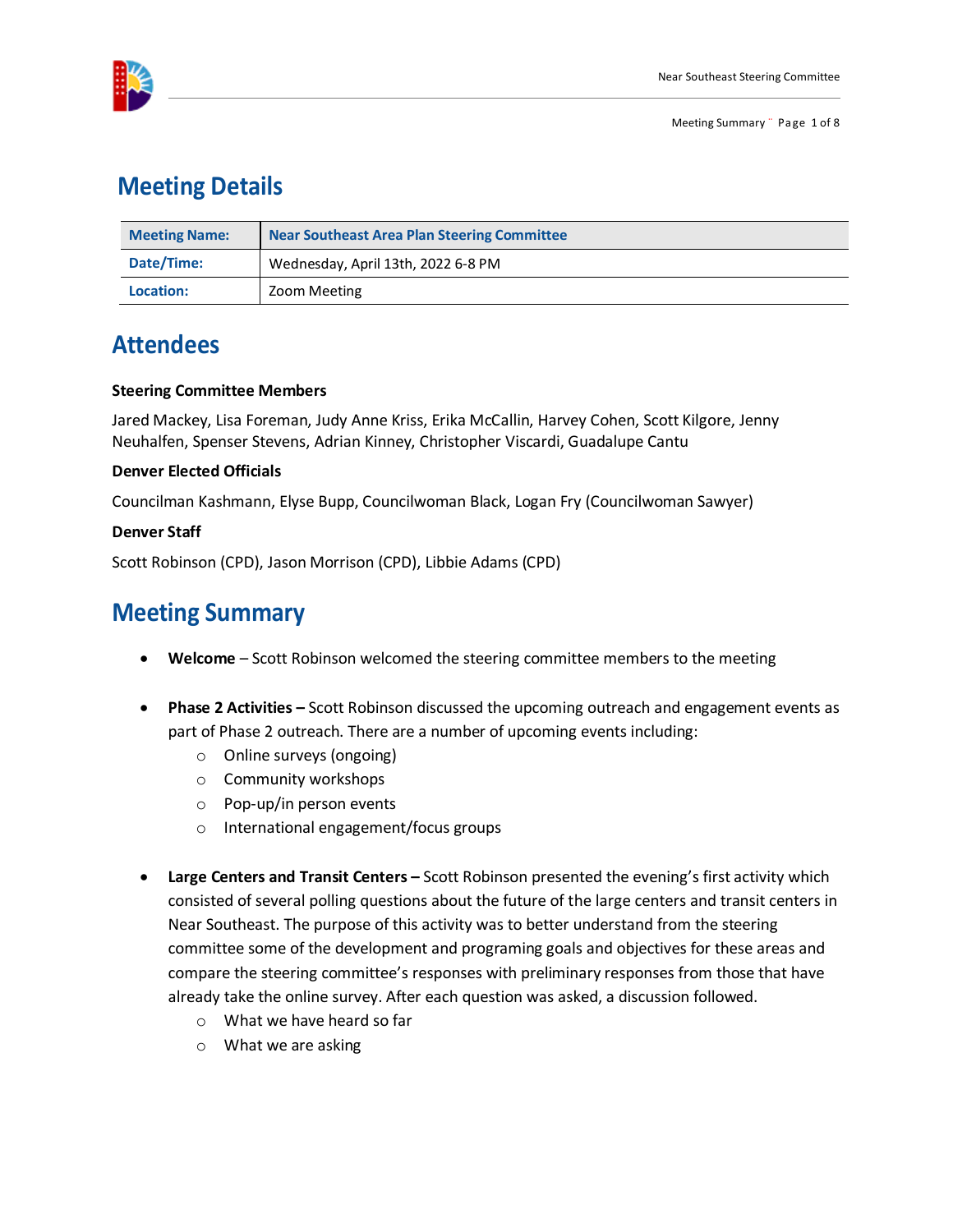

Meeting Summary ¨ Page 2 of 8

Steering Committee Responses





- o Steering committee feedback:
	- i. Will need to better understand what people liked about the pictures since there were not many labels and the pictures did not have a written description
	- ii. It's important to note that what currently exists can be best described as "semiurban"; the feedback on what's existing and how this could change would set the guidance for the station; what zoning is appropriate, infrastructure, design guidelines, uses and amenities
	- iii. These areas should not be anywhere close to car-centric, and they should contain a variety of multi-mobility options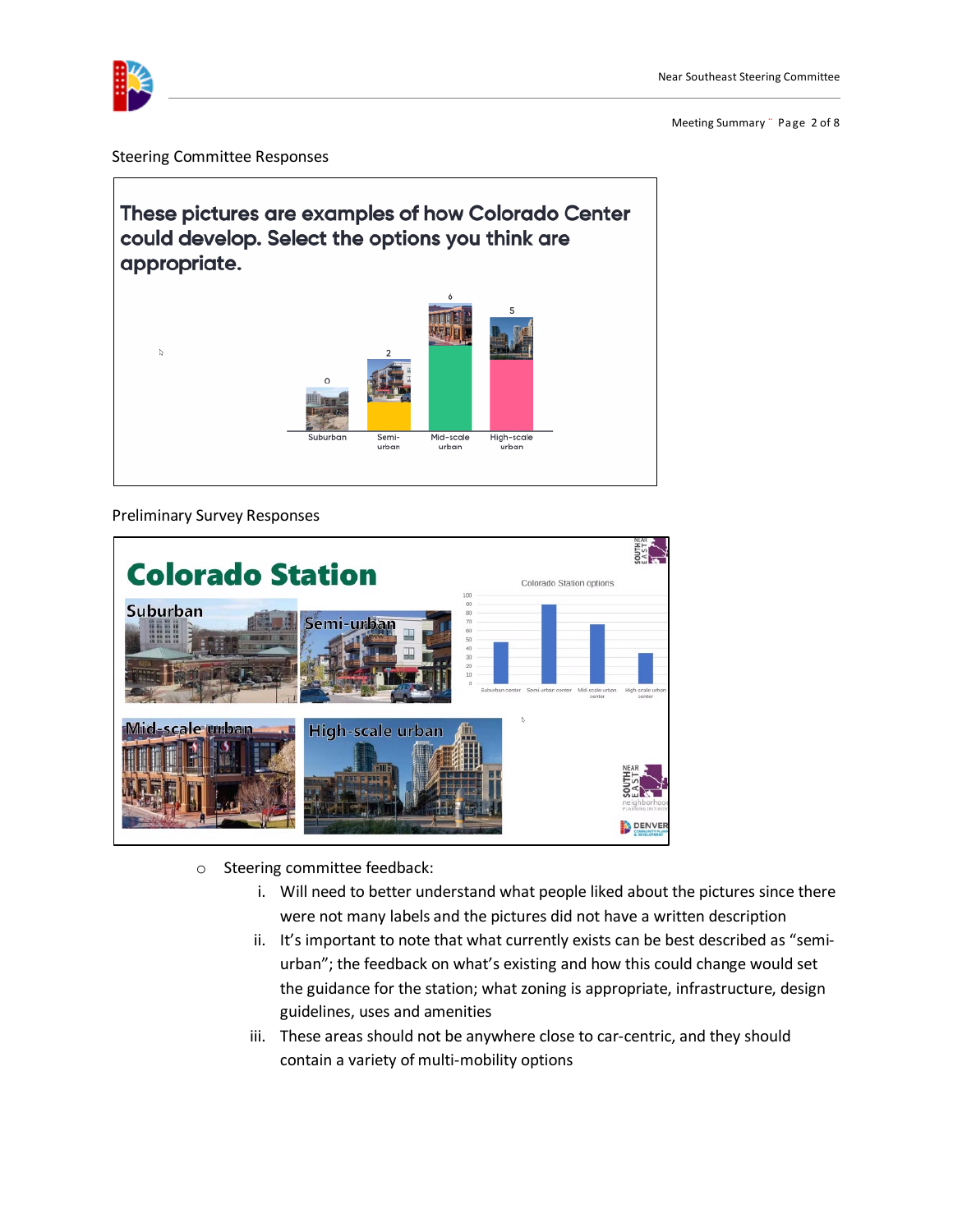

Meeting Summary ¨ Page 3 of 8

- iv. Since it's much more residential it makes sense to have a lower/mid-scale; progressively built into the neighborhood and blends; accessibility via bike or bus seems the most appropriate
- v. It seems the area already contains mid-scale development, so it makes sense to continue that type of intensity
- vi. Generally speaking, the steering committee was leaning towards more density and having more transit options feed into/out of these areas

#### Steering Committee Responses





- o Steering committee feedback:
	- i. It's important to make it visually appealing first before adding more infrastructure (i.e., take care of the low-hanging fruit and have easy wins) Protected bike lanes could also yield benefits for other modes and even encourage more nodes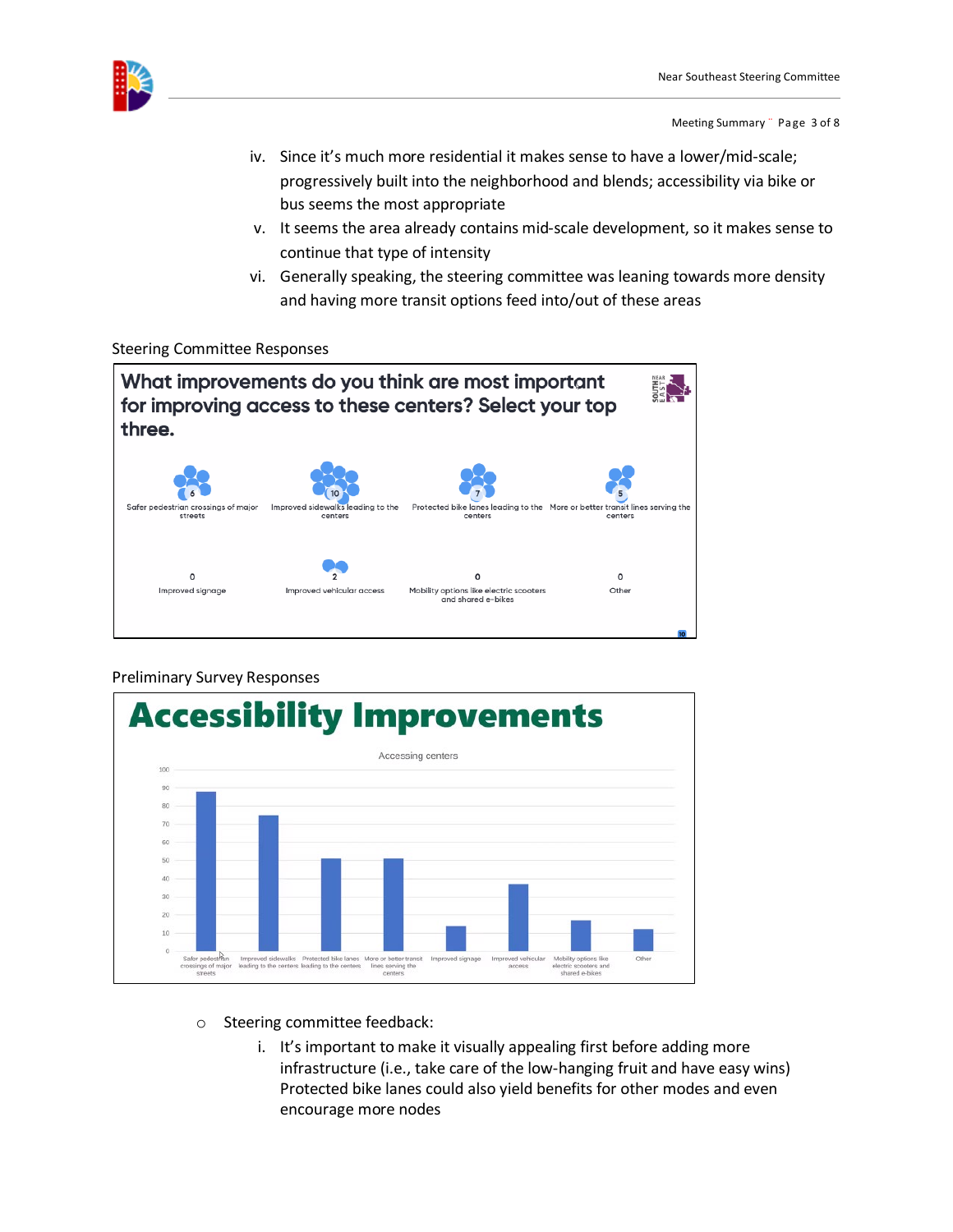

Meeting Summary ¨ Page 4 of 8

ii. Imperative that we make it easier to get to the transit station so there are more incentives to use transit

Steering Committee Responses





- o Steering committee feedback:
	- Near Southeast desperately needs an entertainment component and it seems fitting to have something within one of the transit centers
- **Local Centers** Scott Robinson presented several polling questions about the future of the local centers in Near Southeast. The purpose of this activity was to better understand from the steering committee some of the development and programing goals and objectives for these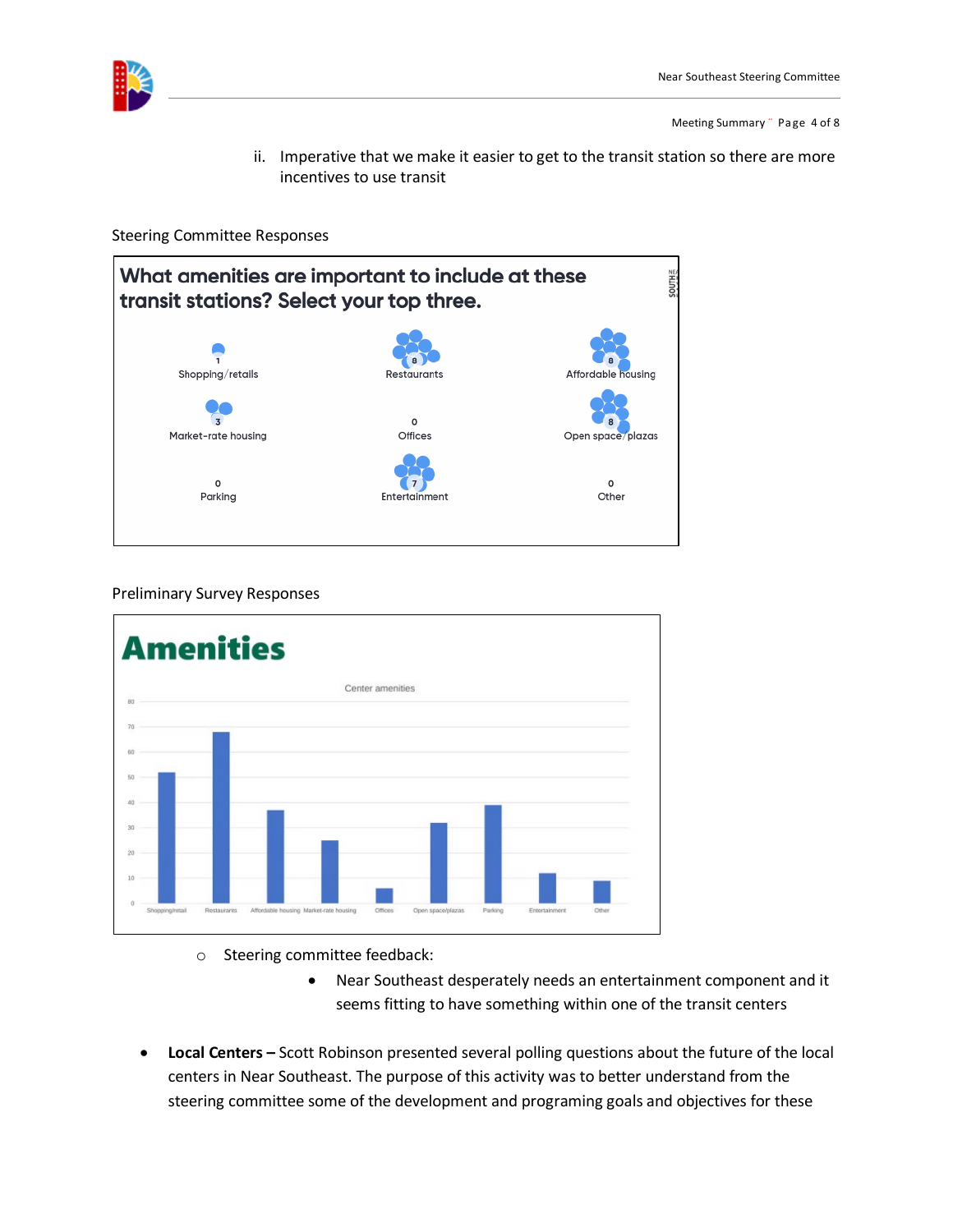

Meeting Summary ¨ Page 5 of 8

areas and compare the steering committee's responses with preliminary responses from those that have already take the online survey. After each question was asked, a discussion followed.

- o What we have heard so far
- o What we are asking

#### Steering Committee Reponses





- o Steering committee feedback:
	- i. The local center at the corner of Evans and Holly is very underutilized and should be considered as part of this discussion
	- ii. The steering committee voiced some concern about the option for individual lots being developed over time and turning into a cohesive center; can CPD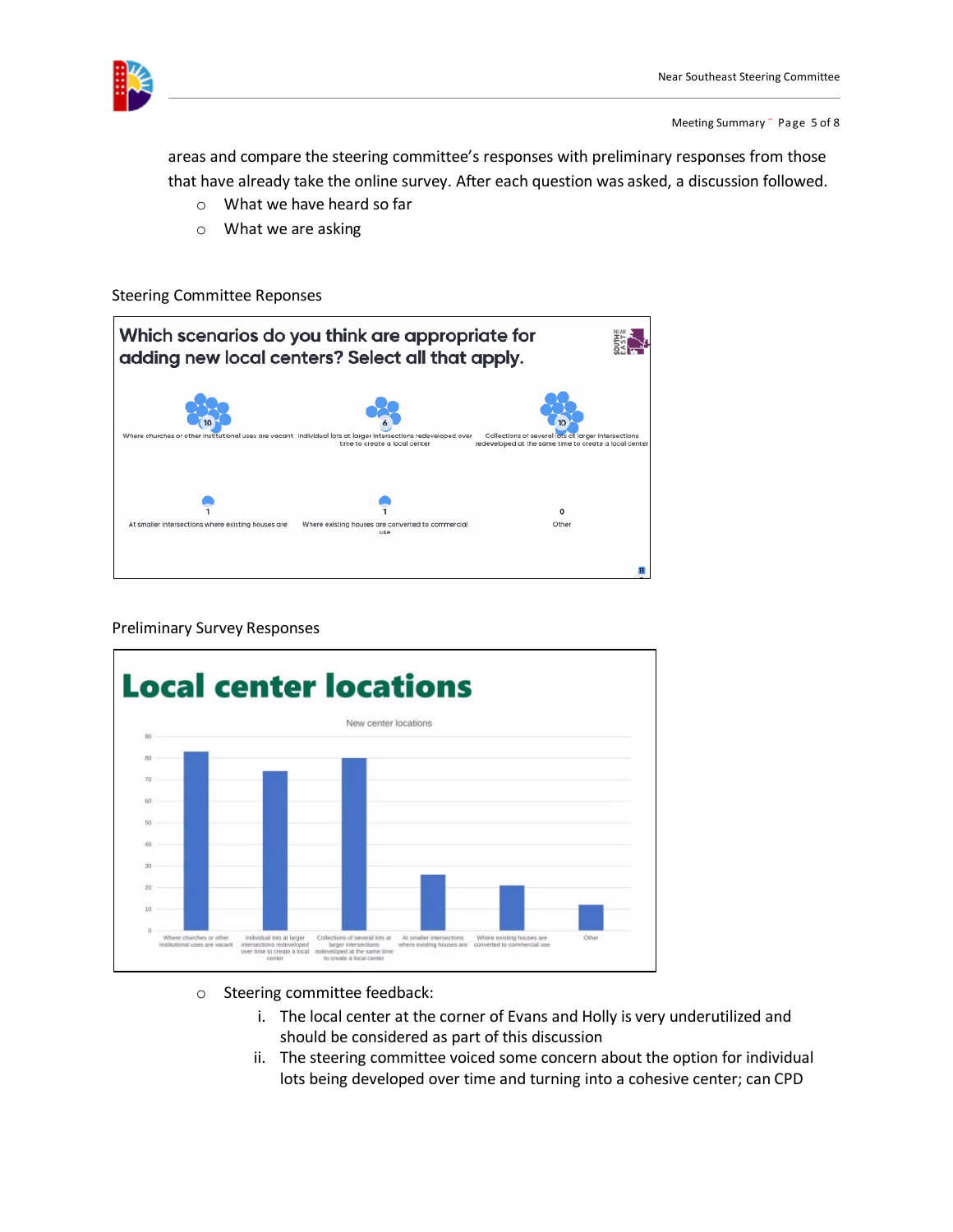

impose design standards or require that any new redevelopment serves the neighborhood? How do we ensure it becomes a local center?

- iii. What other streets (besides Evans, Colorado, Leetsdale) would anything get developed for mixed use development?
- iv. Important that if we are creating or reimagining current local centers that transit is incorporated (all modes)

Steering Committee Responses





- o Steering committee feedback:
	- i. Maintaining the views from one-and-two unit uses towards the mountains are important. The design of the local centers should accommodate views (Florida and Holly was used as an example)
	- ii. Two story makes sense, three stories does as well (in certain areas) until there are shadows in the winter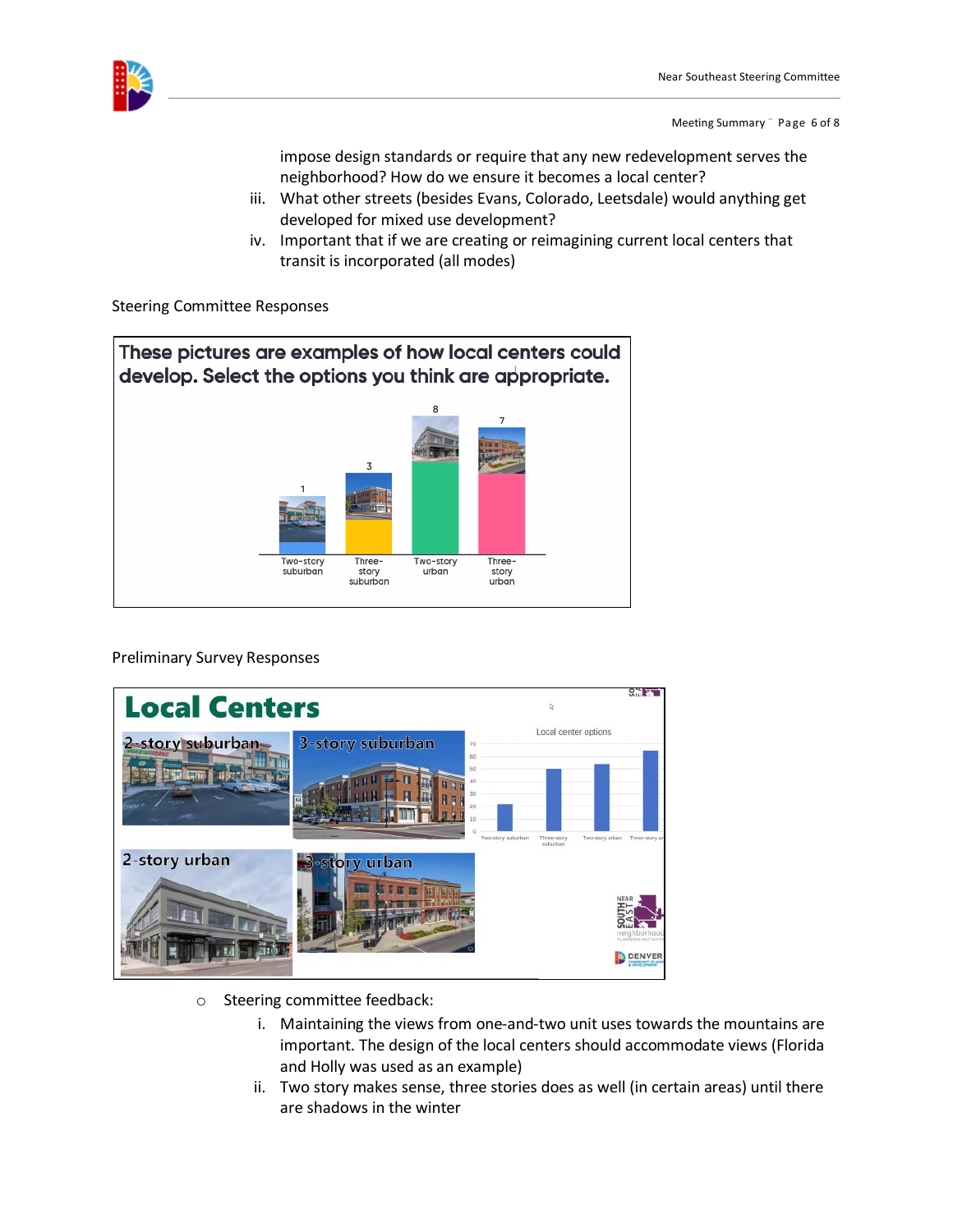

Meeting Summary ¨ Page 7 of 8

- iii. Urban style is more inviting and leads to better opportunities for outdoor space and indoor space
- iv. Dedicated greenspace is important, especially along thoroughfares
- v. Boulevard One is Lowry was used as an example and a few folks like that form/style

Steering Committee Responses





- o Steering committee feedback:
	- i. Coffee shops are great and wonderful for community-gathering, but there are some places where the market is over-saturated (Holly and Florida)
	- ii. Trader Joes or grocery store would be a good addition
	- iii. Some on the steering committee felt it would be nice if the respondent can choose more than three options. Additionally, there was discussion as to